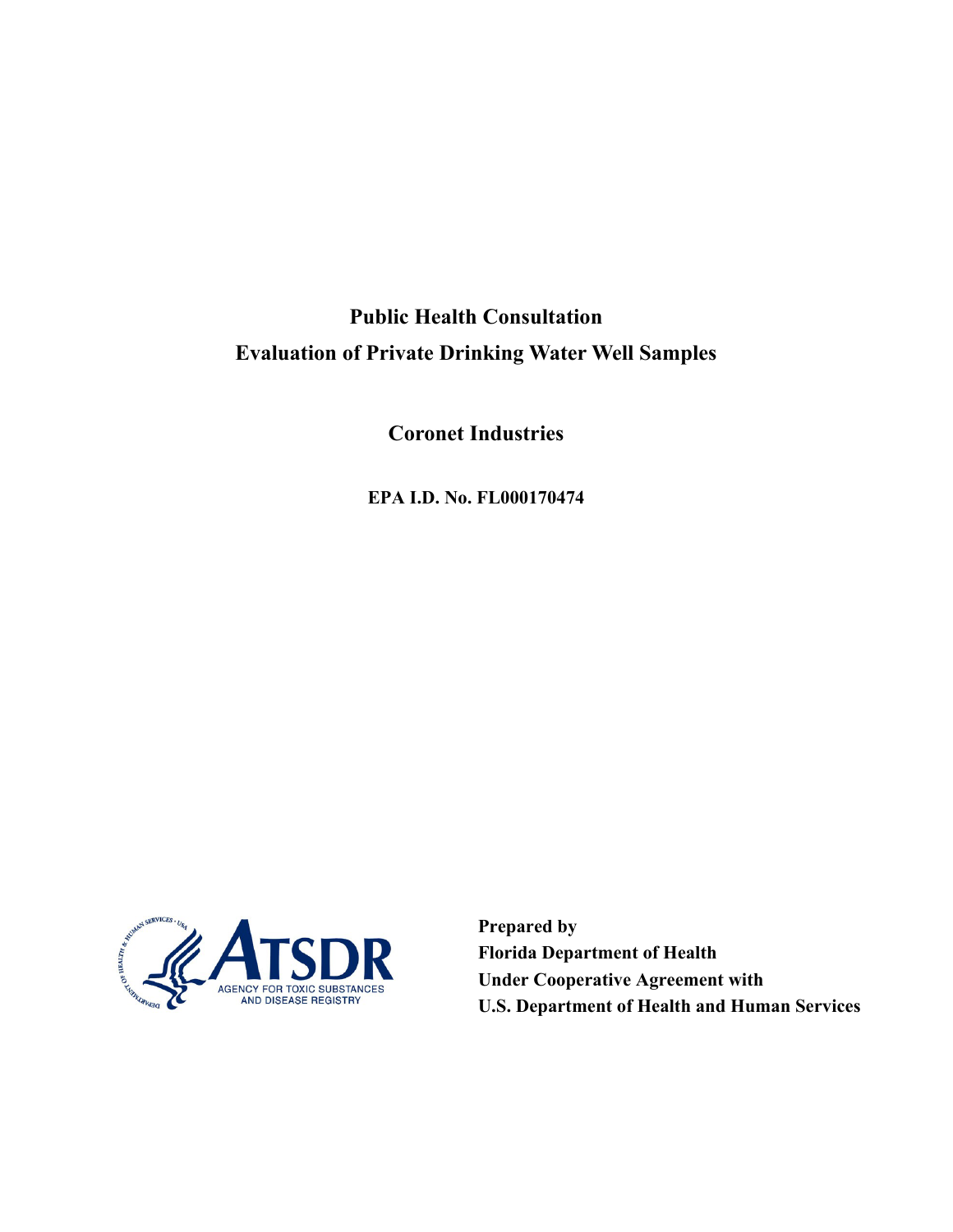## **Table of Contents**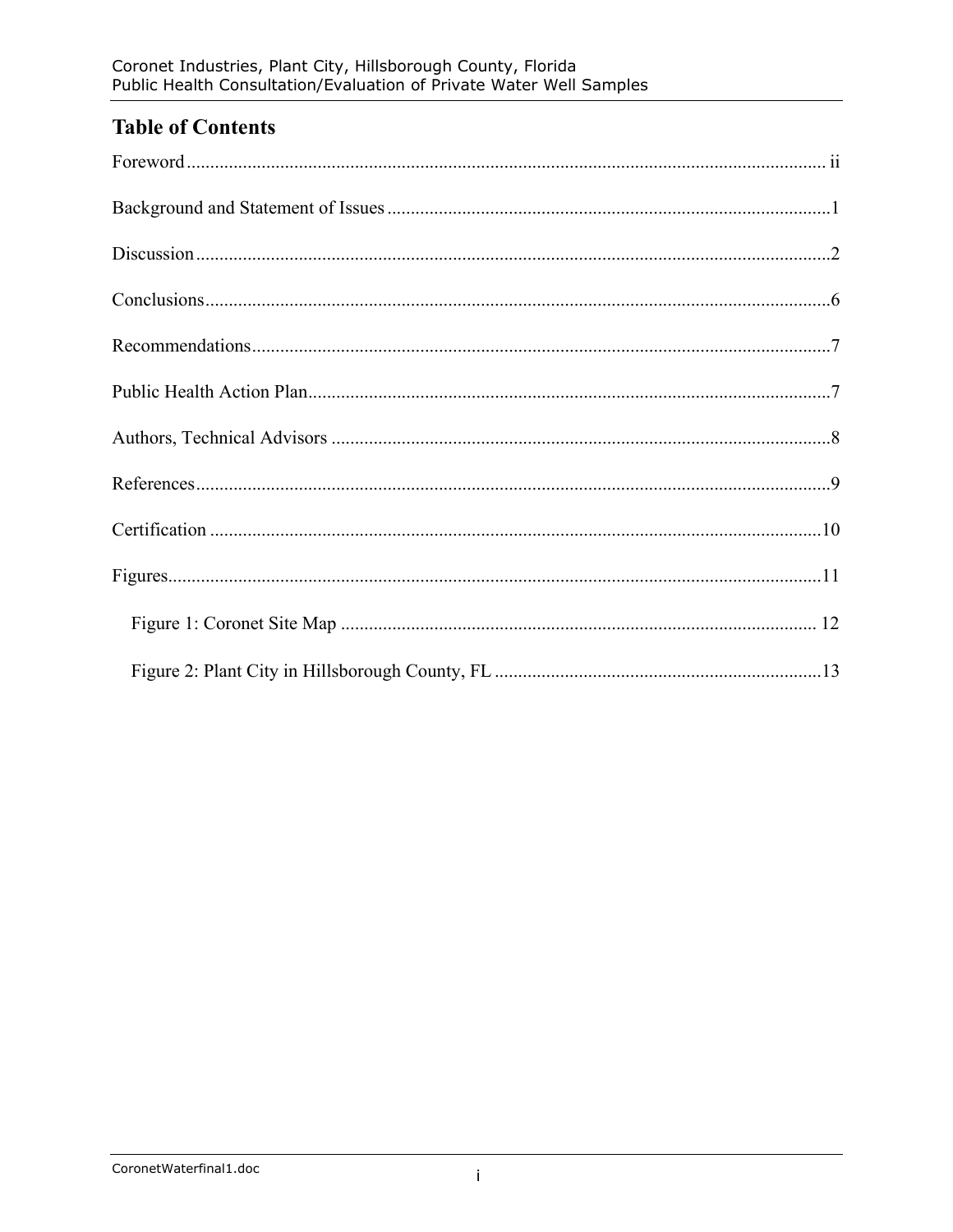## **Foreword**

This document summarizes public health concerns related to drinking water from private wells near a phosphate processing plant in Plant City, Florida. It is based on a site evaluation prepared by the Florida Department of Health (DOH). A number of steps are necessary to do such an evaluation:

Evaluating exposure: Florida DOH scientists begin by reviewing available information about environmental conditions at the site. The first task is to find out how much contamination is present, where it is found on the site, and how people might be exposed to it. Usually, Florida DOH does not collect its own environmental sampling data. Florida DOH relies on information provided by the Florida Department of Environmental Protection (DEP), U.S. Environmental Protection Agency (EPA), and other government agencies, businesses, and the public.

Evaluating health effects: If there is evidence that people are being exposed, or could be exposed, to hazardous substances, Florida DOH scientists will take steps to determine whether that exposure could be harmful to human health. The report focuses on public health (the health impact on the community as a whole), and is based on existing scientific information.

Developing recommendations: In the evaluation report, Florida DOH outlines its conclusions regarding any potential health threat posed by a site, and offers recommendations for reducing or eliminating human exposure to contaminants. The role of Florida DOH in dealing with hazardous waste sites is primarily advisory. For that reason, the evaluation report will typically recommend actions to be taken by other agencies, including the EPA and Florida DEP. However, if there is an immediate health threat, Florida DOH will issue a public health advisory warning people of the danger, and will work to resolve the problem.

Soliciting community input: The evaluation process is interactive. Florida DOH starts by soliciting and evaluating information from various government agencies, the organizations responsible for cleaning up the site, and the community surrounding the site. Any conclusions about the site are shared with the groups and organizations that provided the information. Once an evaluation report has been prepared, Florida DOH seeks feedback from the public.

*If you have questions or comments about this report, we encourage you to contact us*.

| Please write to: | <b>Health Education Program Manager</b><br><b>Health Assessment Team</b> |  |
|------------------|--------------------------------------------------------------------------|--|
|                  | Bureau of Community Environmental Health                                 |  |
|                  | Florida Department of Health                                             |  |
|                  | 4052 Bald Cypress Way, Bin $#A-08$                                       |  |
|                  | Tallahassee, FL 32399-1712                                               |  |
| Or call us at:   | $(850)$ 245-4299, or                                                     |  |
|                  | toll-free during business hours: 1-877-798-8473                          |  |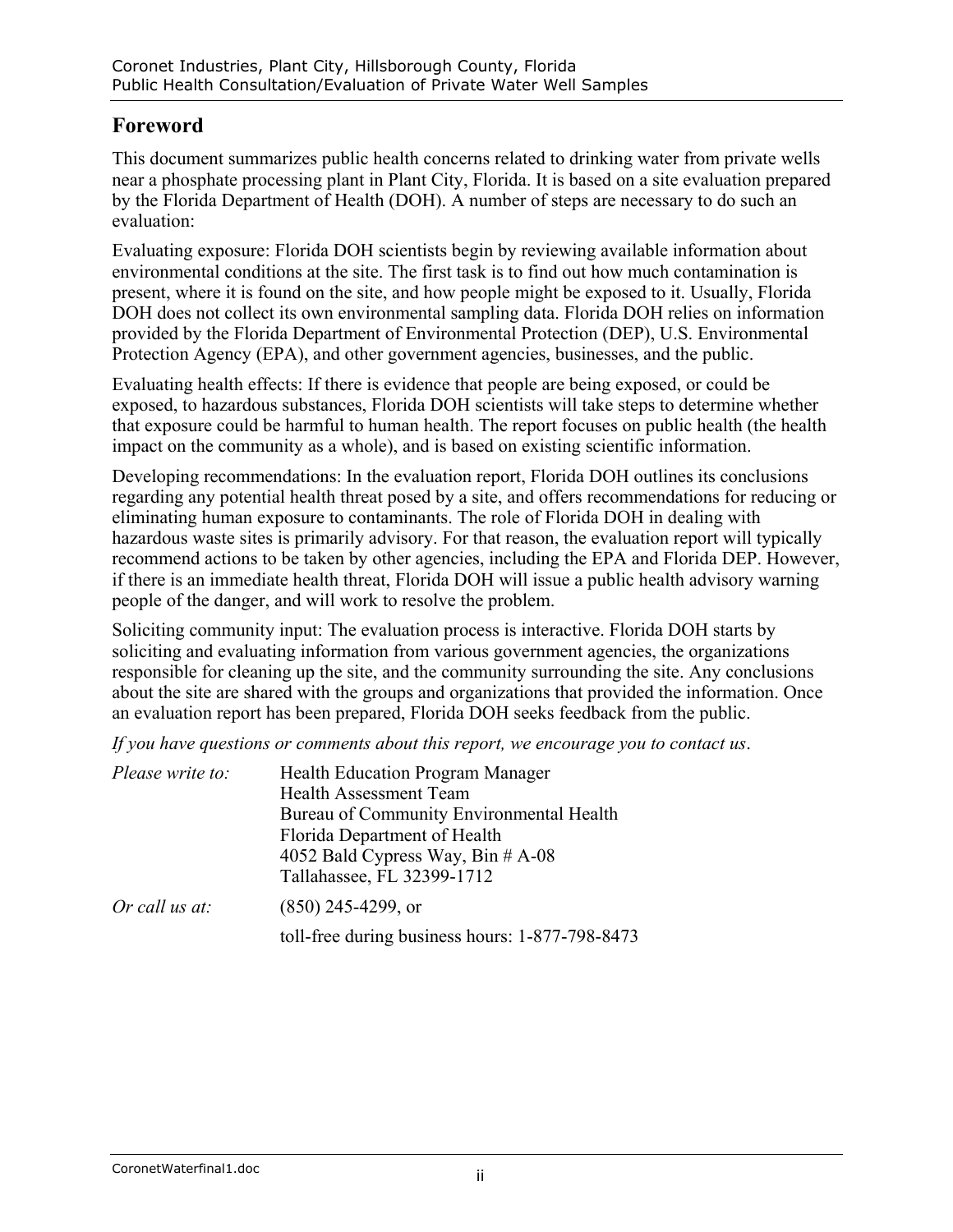## **Background and Statement of Issues**

In January 2003, a resident of Plant City, Florida petitioned the Agency for Toxic Substances and Disease Registry (ATSDR) to investigate illnesses in the area of a former phosphate mine and the Coronet Industries phosphate processing facility (Coronet). Both the mine and the facility are southeast of Plant City, in Hillsborough County, Florida. The Florida Department of Health (DOH), under its cooperative agreement with ATSDR, prepared a brief scoping report identifying potential exposure sources related to previous and current Coronet operations. This health consultation focuses on the public health concerns of drinking untreated area groundwater.

Since 1906, Coronet Industries and its predecessors mined and processed phosphate rock southeast of Plant City. They mined phosphate rock from areas mainly north of the Coronet facility using a shallow excavation technique (less than 25 feet below land surface). After they mined all usable phosphate rock from the site, they shipped phosphate rock to the facility from other areas of Florida. Coronet uses the phosphate rock to manufacture alpha tricalcium phosphate, an animal feed supplement. Coronet also produces potassium fluoborate, a boroncontaining product.

Local citizens are concerned that Coronet's activities might be harming their health. In 2003, a local resident petitioned the Agency for Toxic Substances and Disease Registry (ATSDR) in Atlanta, Georgia, claiming that mined areas later filled in with garbage were negatively affecting health in the communities. Also in 2003, the Florida DOH prepared a brief scoping report for the ATSDR documenting environmental releases and potential exposure sources for the communities surrounding the plant.

The Florida Department of Environmental Protection (DEP) and the Hillsborough County Health Department (HCHD) tested approximately 145 area wells for metals and volatile organic compounds. The Florida DOH tested 43 of these wells for gross alpha radiation. Of these 43, the Florida DOH tested wells with more than 5 picocuries per liter (pCi/L) of gross alpha radiation for radium 226/228 and uranium.

Testing of drinking water wells within approximately ¼ mile of the Coronet facility boundary identified several metals and radium 226/228 in groundwater at levels above the Florida DEP's Maximum Contaminant Levels (MCLs). Residents east and south of the Coronet facility use groundwater as a drinking water source. It is not clear if these levels are natural or are the result of human activities.

For current drinking water exposures, the ATSDR categorizes groundwater (i.e., groundwater used for drinking water) east and south of the Coronet plant as a **no apparent public health hazard**. This is because contaminants found in drinking water above primary drinking water standards are not at levels expected to cause widespread illness in the community. Realistic exposure scenarios do not generate an exposure dose large enough to the represent an imminent health threat.

Residents with contaminants above a primary (health-based) standard are currently drinking bottled water. This was a prudent action taken to be protective of public health until more data could be obtained and analyzed. In the past, drinking water from wells with arsenic below 50 micrograms per liter ( $\mu$ g/L) was not considered a hazard. More recently, a federal drinking water arsenic standard of 10  $\mu$ g/L has been proposed and is expected to go into effect soon. However, new studies of U.S. populations show no increased incidence of bladder cancer from drinking water with less than 50 µg/L arsenic (Lamm 2003; Steinmaus 2003).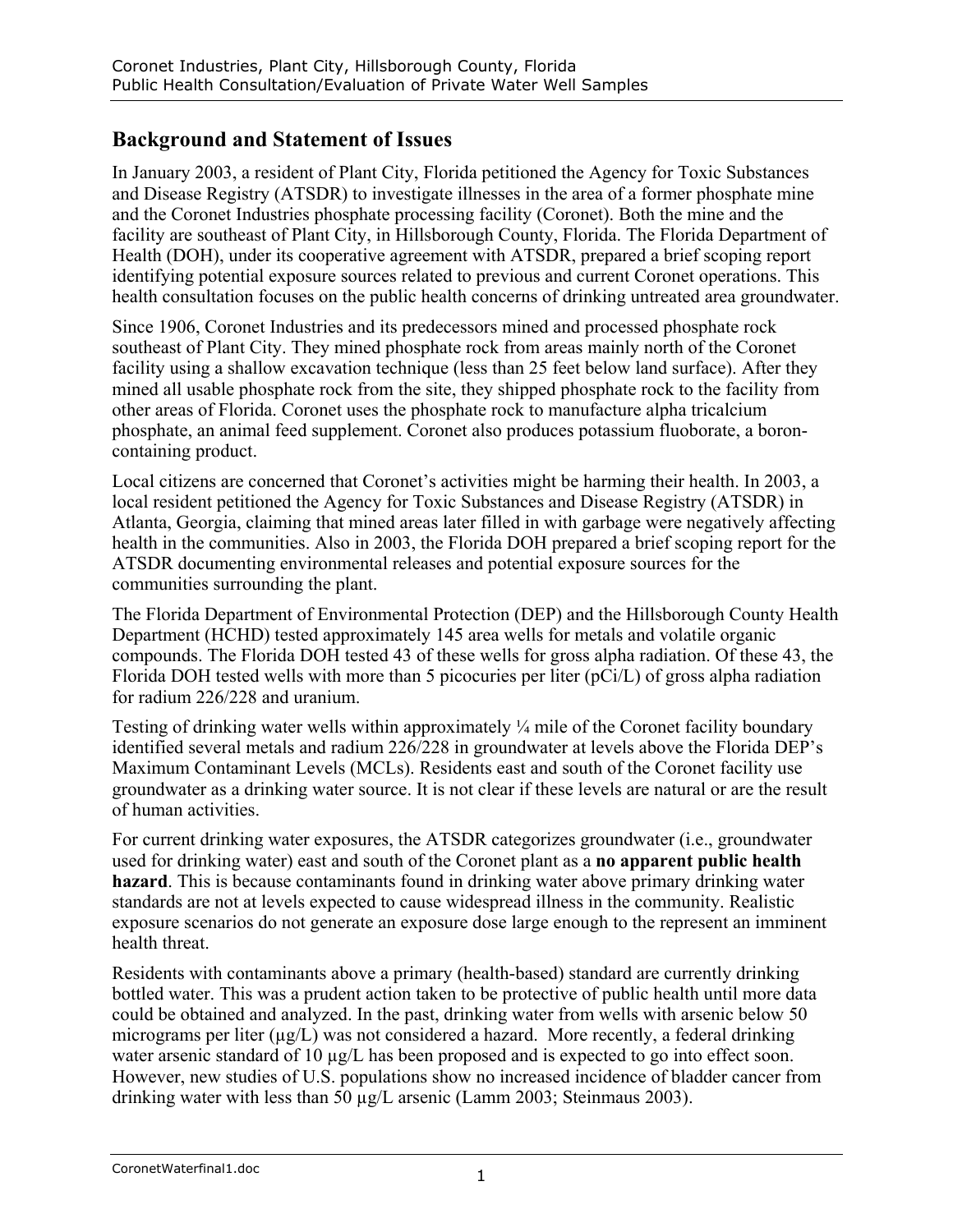### *Community Health Concerns*

During meetings with individual residents and at a public meeting held by local and state government environmental and health agencies in August 2003, residents expressed a variety of health concerns they believed Coronet Industries caused, including:

- High rates of cancer,
- Fertility problems, and
- Illnesses from drinking contaminated groundwater.

Local citizens also expressed many other health concerns. This health consultation addresses only those concerns related to groundwater as a drinking water source. Florida DOH will address other health concerns in future health consultation and public health assessments.

## **Discussion**

### *Private Drinking Water Well Test Results and Standards*

Between August and December 2003, the Hillsborough County Health Department (HCHD) and Florida Department of Environmental Protection (DEP) tested approximately 145 private drinking water wells east and south of the Coronet Industries property. The Florida DEP and the HCHD tested drinking water wells to identify contaminants in area groundwater. Area groundwater is a drinking water source for people living near the Coronet facility. Most of the tested wells are within ¼ mile of the Coronet property boundary. The Coronet plant and wastewater ponds are a potential source of contaminants in area groundwater (Florida DEP and Hillsborough CHD 2003).

The HCHD and Florida DEP collected samples using approved state methods for water collection and analysis. They tested samples for volatile organic compounds (VOCs) and primary and secondary metals, as well as for boron and fluoride. Of the 145 water samples, 43 had gross alpha radiation testing. These 43 wells were in the first round of testing. For wells with gross alpha radiation greater than 5 picocuries per liter (pCi/L), the Florida Department of Health (DOH) tested for radium 226/228 and uranium radiation.

Of the approximately 145 wells tested, approximately 32 (22%) had levels of arsenic, boron, cadmium, lead, sodium, thallium or radionuclides above state maximum contaminant levels (MCLs) or state health advisory levels (HALs). As a precautionary measure, the Florida DEP provided these residents with bottled water. This health consultation describes health-related exposures from drinking untreated groundwater.

Florida DOH used the following standard comparison values (ATSDR 2002 and Florida DEP 2000) in order of priority, to select contaminants of concern:

- 1. EMEGs (Environmental Media Evaluation Guides) The ATSDR derives EMEGs from Minimal Risk Levels (MRLs) using standard exposure assumptions, such as ingestion of 2 liters of water per day and body weight of 70 kg for adults. MRLs are estimates of daily human exposure, generally for a year or longer, to a chemical likely to be without an appreciable risk of non-cancerous illnesses. EMEGs used in this report were either for chronic (>365 days) or intermediate (15–364 days) exposures, where established.
- 2. MCLs (Maximum Contaminant Levels) The Florida Department of Environmental Protection (DEP) derives MCLs from U.S. Environmental Protection Agency (EPA) standards or from health data compiled from state and federal resources. MCLs are fully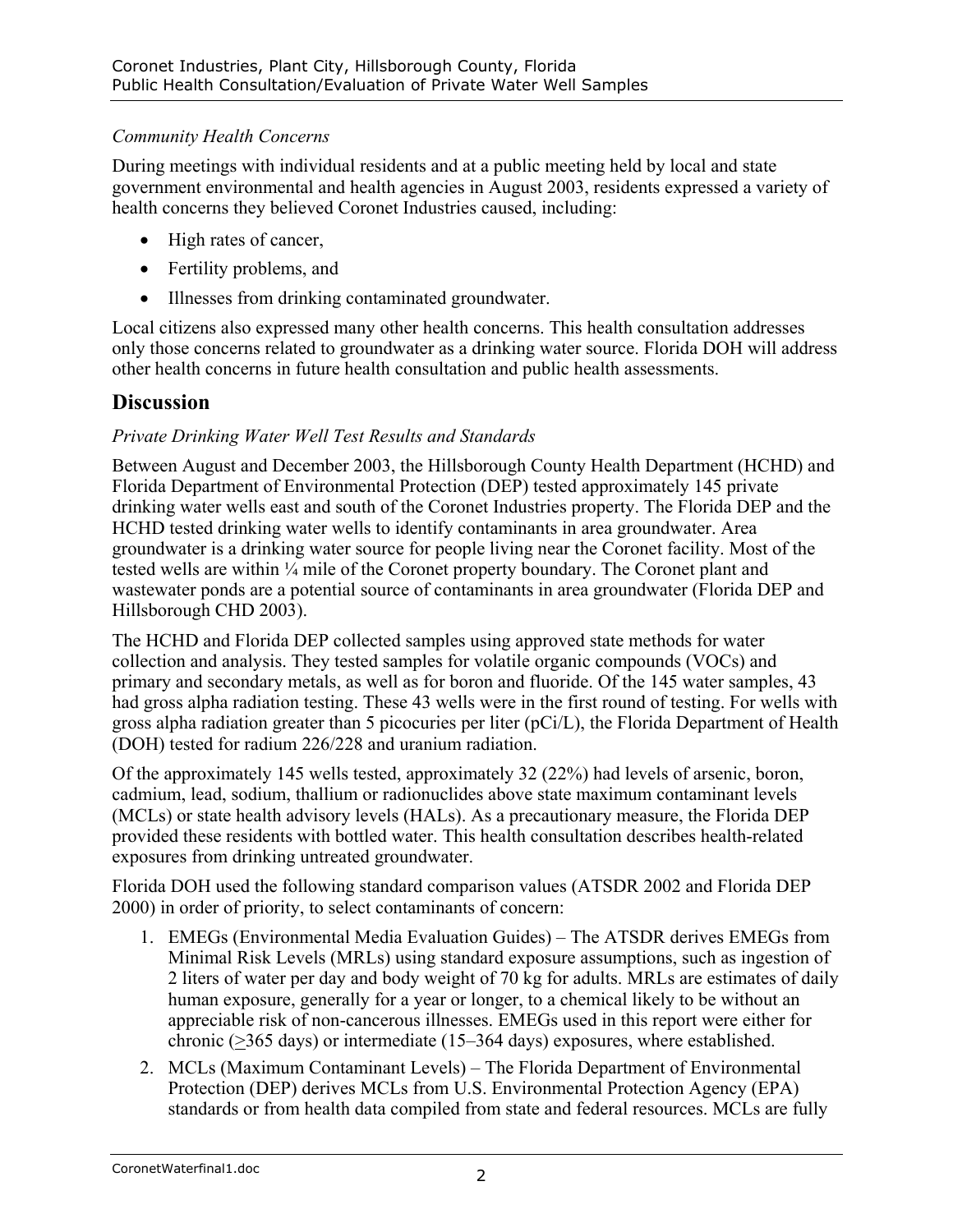enforceable standards and must be equal to or more stringent (i.e., lower) than federal MCLs (such as the EPA's).

3. HALs (Health Advisory Levels) – The Florida Department of Environmental Protection (DEP) and Florida Department of Health (DOH) set HALs based on U.S. Environmental Protection Agency (EPA) standards or from health data compiled from state and federal agencies. While not enforceable, the state agencies use HALs to protect human health.

Using the components and criteria listed above, the Florida DOH selected seven of the test parameters as contaminants of concern: **arsenic, boron, cadmium, lead, sodium, thallium** and **radium 226/228**. Identification of a contaminant of concern in this section does not necessarily mean that exposure will cause illness. Rather, identification serves to narrow the focus of the health consultation to those contaminants most important to public health. The Florida DOH evaluates contaminants of concern and estimates whether exposure is likely to cause illness (ATSDR 1992a).

*Contaminants in Private Drinking Water Wells above a Health-Based MCL or HAL* 

**Arsenic** – arsenic was above the pending MCL of 10 micrograms per liter  $(\mu g/L)$  in 12 of the 145 wells. Arsenic above the MCL ranged from 10.8 µg/L to 49.7 µg/L.

**Boron** – boron was above the HAL of 600 micrograms per liter ( $\mu$ g/L) in 11 of the 145 wells. Boron above the HAL ranged from 730  $\mu$ g/L to 17000  $\mu$ g/L.

**Cadmium** – cadmium was above the MCL of 5 micrograms per liter ( $\mu$ g/L) in 2 of the 145 wells. Cadmium above the MCL ranged from 6.5  $\mu$ g/L to 7.2  $\mu$ g/L.

**Lead** – lead was above the MCL of 15 micrograms per liter  $(\mu g/L)$  in 2 of the 145 wells. Lead above the MCL ranged from 22 µg/L to 23 µg/L.

**Sodium** – sodium was above the MCL of 160,000 micrograms per liter  $(\mu g/L)$  in 3 of the 145 wells. Sodium above the MCL ranged from 200,000 µg/L to 250,000 µg/L.

**Thallium** – thallium was above the MCL of 2 micrograms per liter  $(\mu g/L)$  in 1 of the 145 wells. Thallium above the MCL was detected at 5.9 µg/L.

**Radionuclides** – radium 226/228 was above the MCL of 5 picocuries per liter (pCi/L) in 14 of 43 wells with gross alpha radiation greater than 5 pCi/L. Radium 226/228 above the MCL ranged from 5.7 pCi/L to 29.6 pCi/L.

Table 1 summarizes these results.

Of the approximately 145 wells tested, several exceeded a secondary, non-health-based drinking water standard. Secondary standards address quality (taste, color, smell) of water but are not health-based. This means that secondary contaminants are more likely to make water undrinkable before they will cause an adverse health effect. The secondary standards above a Florida DEP MCL include aluminum, iron and manganese. Since these contaminants are not health-based, they were not included in exposure dose calculations in this health consultation. In addition, just because someone drinks water with a primary drinking water standard is above the Florida DEP maximum contaminant level (MCL) does not necessarily mean an illness will occur.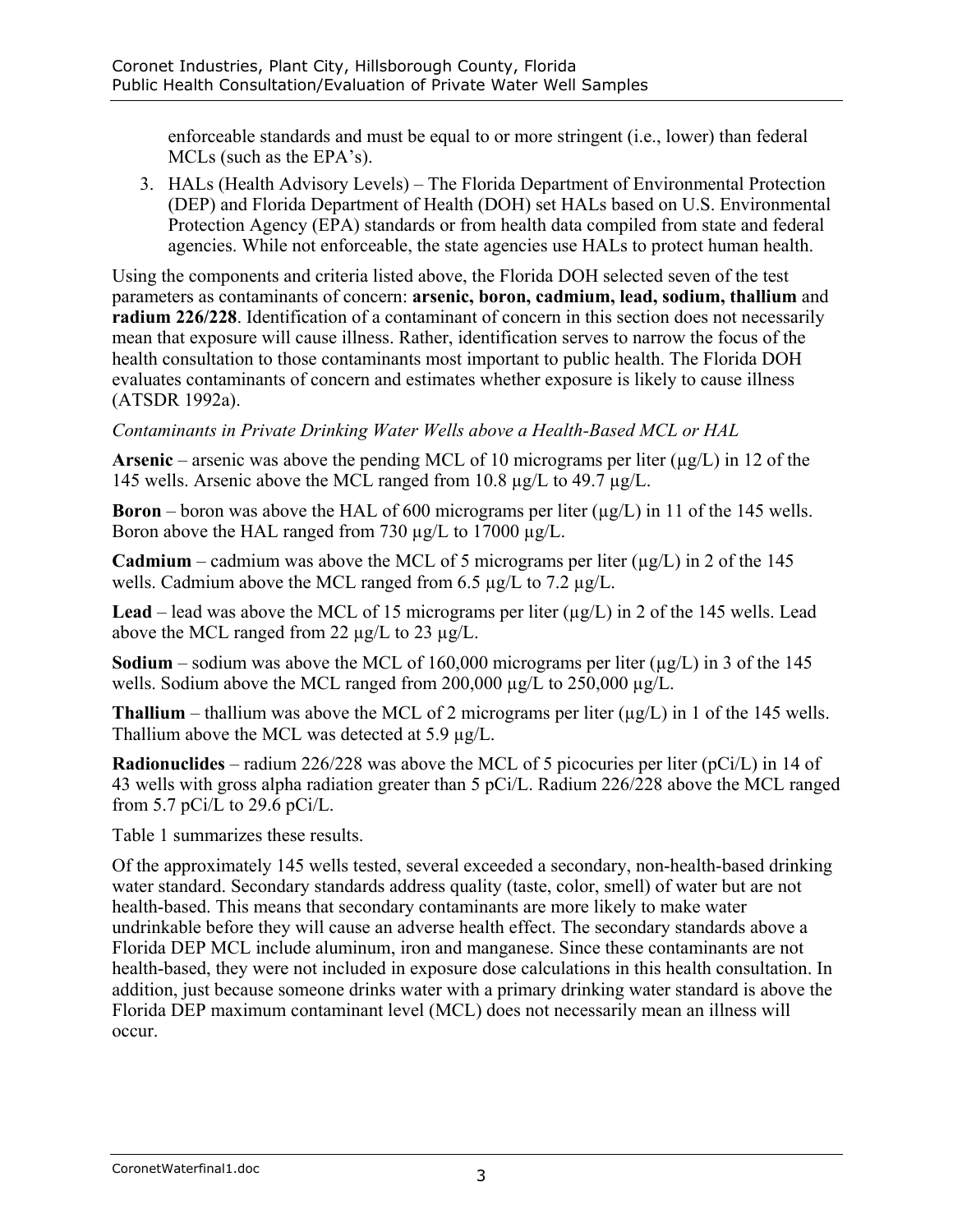| Analyte        | Lowest value in range<br>above MCL/HAL | Highest value in range<br>above MCL/HAL | # Wells above MCL or<br>$HAL/total$ # wells tested |
|----------------|----------------------------------------|-----------------------------------------|----------------------------------------------------|
| Arsenic        | 10.8                                   | 49.7                                    | 12/145                                             |
| <b>Boron</b>   | 730                                    | 17000                                   | 11/145                                             |
| Cadmium        | 6.5                                    | 7.2                                     | 2/145                                              |
| Lead           | 22                                     | 23                                      | 2/145                                              |
| Sodium         | 200000                                 | 250000                                  | 3/145                                              |
| Thallium       | 5.9                                    | 5.9                                     | 1/145                                              |
| Radium 226/228 | 5.7                                    | 29.6                                    | 14/43                                              |

| Table 1: Contaminants in Private Drinking Water Wells Above a Health-Based MCL or HAL |  |
|---------------------------------------------------------------------------------------|--|
|---------------------------------------------------------------------------------------|--|

Radium 226/228 in picocuries per liter (pCi/L); All other units not specified are micrograms per liter ( $\mu$ g/L)

MCL = Maximum Contaminant Level

HAL = Health Advisory Level

Chemical contaminants in the environment can harm one's health under certain exposure characteristics which include sufficient dose, but only if one contacts those contaminants at a high enough concentration to cause a health effect. Knowing or estimating the frequency with which people could have contact with chemical contaminants is essential to assessing the public health importance of those contaminants.

To decide if people can contact contaminants at or near a site, the Florida DOH looks at human exposure pathways. An exposure pathway has five parts:

- 1. a source of contaminants;
- 2. an environmental medium such as, air, water, or soil that can hold or move the contamination;
- 3. a point at which people come in contact with a contaminated medium, such as in drinking water, or in soil in a garden;
- 4. an exposure route, such as drinking contaminated water from a well, or eating contaminated soil on homegrown vegetables; and
- 5. a population who could come in contact with the contaminants.

An exposure pathway is eliminated if at least one of the five parts is missing and will not occur in the future. Exposure pathways not eliminated are either completed or potential. For completed pathways, all five pathway parts must exist and exposure to a contaminant must have occurred, is occurring, or will occur. For potential pathways, at least one of the five parts is missing, but could exist. Also for potential pathways, exposure to a contaminant could have occurred, could be occurring, or could occur in the future.

This health consultation addresses the public health implications of drinking untreated groundwater. Filters might have reduced the amount of metals or radiation exposure by removing or lowering levels of contaminants prior to ingestion. Therefore, the Florida DOH calculated exposure doses assuming residents did not use filters for drinking water. This assures protection by assuming that the maximum concentration of contaminant was ingested, and the maximum dose was factored into the potential expression of adverse health effects.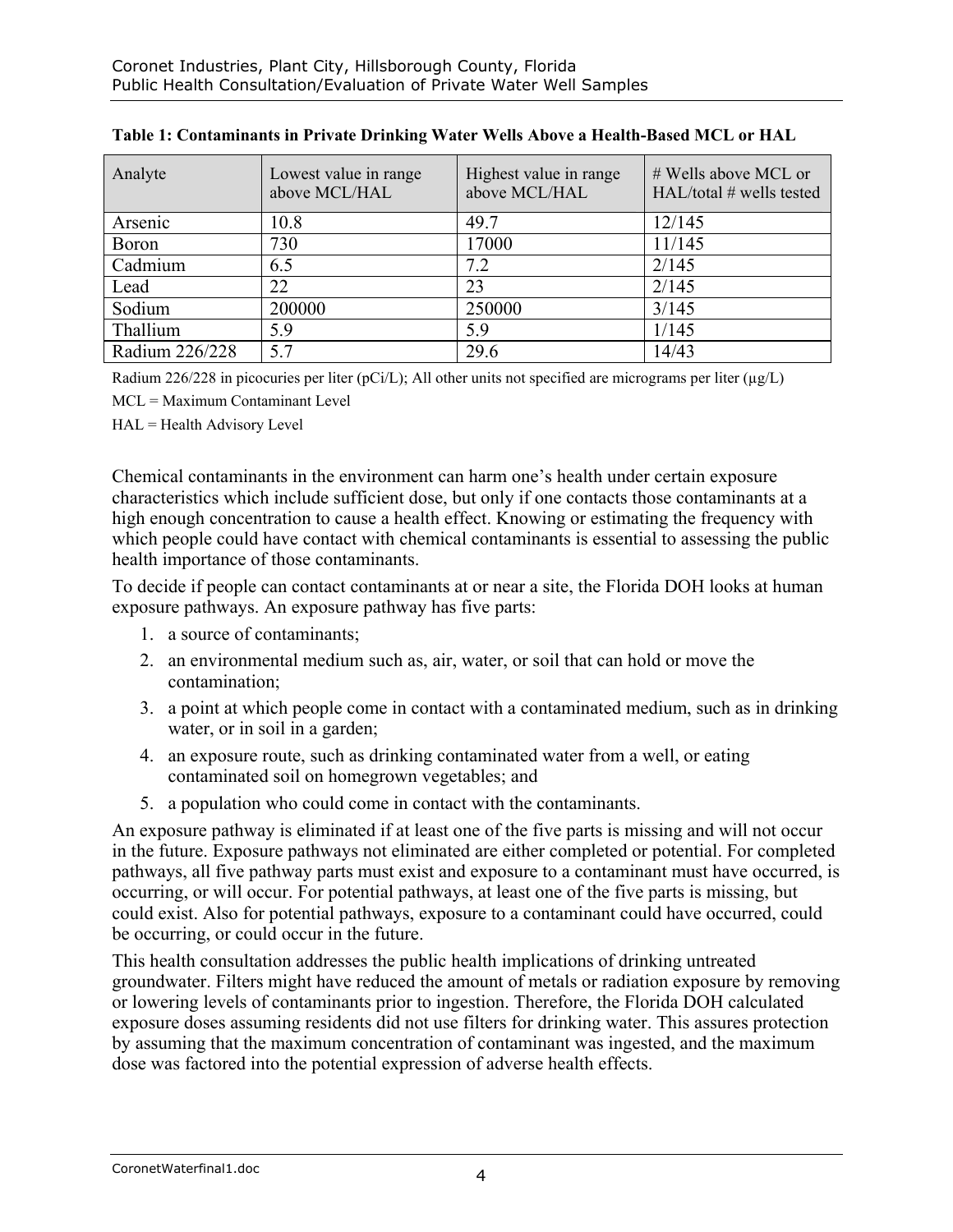For arsenic, boron, cadmium, lead, sodium and thallium, Florida DOH used milligrams of contaminant per kilogram of body weight per day (mg/kg/day) to express the daily dose. For radium 226/228, we reported results in picocuries per liter (pCi/L). For levels of expected health effects Florida DOH converted these results into a total microcurie dose  $(\mu$ Ci) for comparison to total dose calculations.

To calculate the daily dose of each contaminant, Florida DOH used standard assumptions about body weight, ingestion and inhalation rates, exposure time length, and other factors needed for dose calculation (ATSDR 1992). The calculation of the dose assumed that people are exposed to the maximum concentration measured for each contaminant in each medium (Table 1). The Florida DOH uses the maximum concentration of each contaminant until sufficient data are available to calculate a measure of central tendency (e.g., mean, median, or mode).

To estimate potential exposure from drinking contaminated groundwater, the Florida DOH made the following assumptions:

- children between the ages of 1 and 6 ingest an average of 1 liter of water per day,
- adults ingest an average of 2 liters of water per day,
- children weigh an average of 15 kilograms (kg),
- adults weigh an average of 70 kg, and
- children and adults ingest contaminated groundwater at the maximum concentration measured for each contaminant for 30 years (a worst-case default assumption used because some residents have lived in the area longer than 30 years, and some have not).

To assist in the evaluation of potential health effects, ATSDR has developed Minimal Risk Levels (MRLs) for contaminants commonly found at hazardous waste sites. A MRL is an estimate of daily human exposure to a contaminant below which non-cancerous, adverse health effects are unlikely to occur. ATSDR might develop MRLs for each route of exposure, such as ingestion and inhalation. ATSDR also develops MRLs for the length of exposure, such as acute (less than 14 days), intermediate (15–364 days), and chronic (equal to or greater than 365 days). ATSDR includes these MRLs in its toxicological profiles. These chemical-specific profiles provide information on health effects, environmental transport, human exposure, and regulatory status.

#### *Public Health Implications*

#### *Arsenic*

According to a worst-case exposure scenario (a child remains 15 kg for 30 years and drinks 1 liter of water containing 30 µg/L of arsenic every day for 30 years), the dose calculation applied to the ATSDR Toxicological Profile for arsenic shows an increased theoretical risk for cerebrovascular disease and cerebral infarction (stroke) in a 70-year lifetime. The same worstcase scenario for ingestion of water containing 15 µg/L of arsenic for the same time period and body weight shows a low increased theoretical risk of cancer (ATSDR 2000). However, recent studies show that U.S. populations exposed to arsenic in drinking water at levels less than 50 µg/L do not show an increased risk of bladder cancer (Lamm 2003; Steinmaus 2003). Only 2 out of 145 area wells had arsenic above 30 µg/L and only 5 out of 145 area wells had arsenic above 15 µg/L. Therefore, it is unlikely that arsenic detected in area drinking water wells is the cause of widespread illness in the community. Also, realistic exposure scenarios do not generate an exposure dose large enough to the represent an imminent health threat.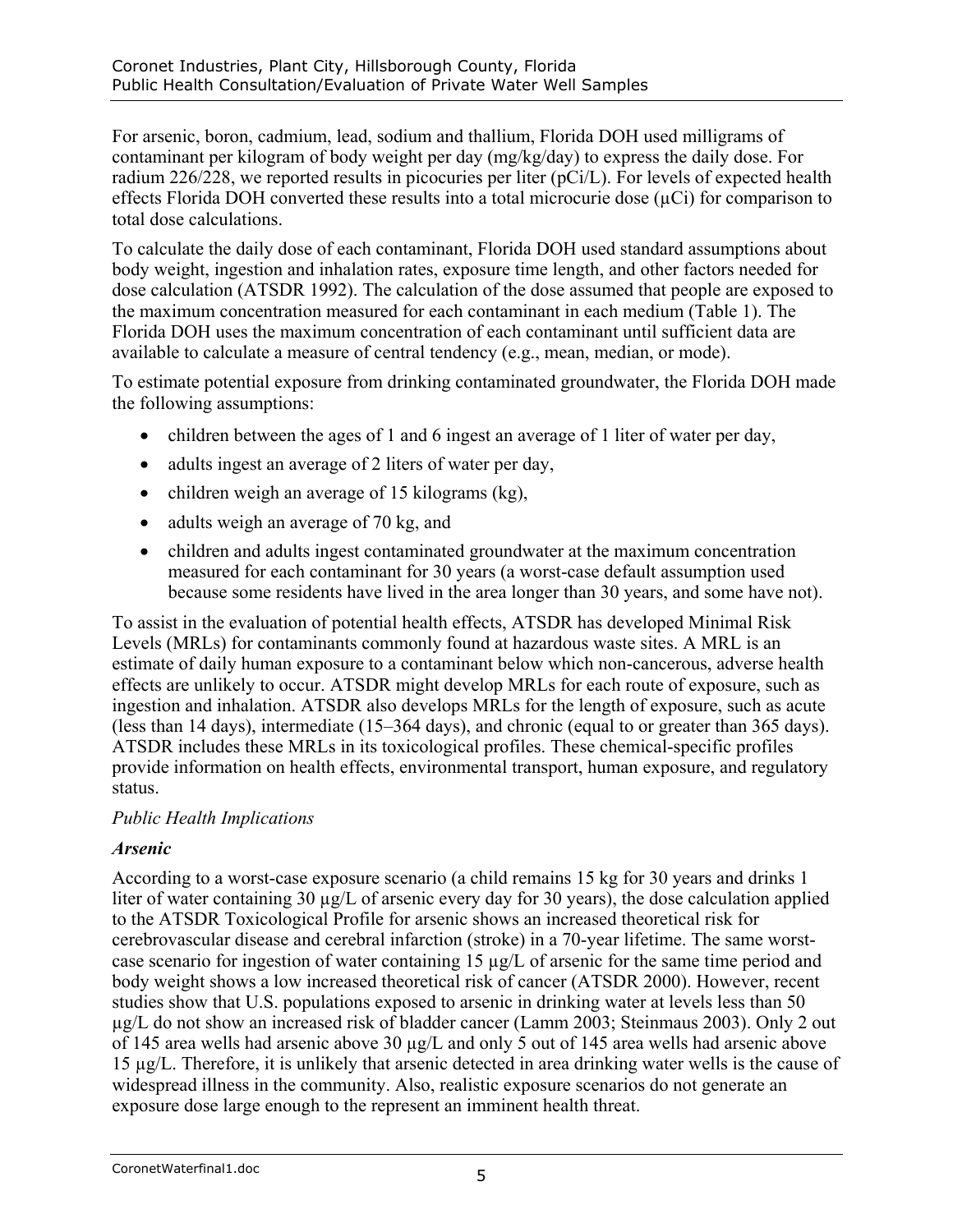### *Boron, Lead, Sodium and Thallium*

Worst-case exposure scenarios (exposure to 1 liter of water for children and 2 liters of water for adults every day for 30 years at the maximum levels measured) for boron, lead, sodium and thallium did not show an increased theoretical risk for non-cancer health effects. Because MCLs and HALs include large safety factors, drinking water with levels slightly exceeding these standards is not likely to cause illness. Boron, lead, sodium and thallium are not known or suspected carcinogens (i.e., are not cancer-causing) (ATSDR 1992; 1999b; 1992a).

#### *Cadmium and Radium 226/228*

Worst-case exposure scenarios (exposure to 1 liter of water for children and 2 liters of water for adults every day for 30 years at the maximum levels measured) for cadmium and radium 226/228 did not show an increased theoretical risk for cancer or non-cancer health effects (ATSDR 1990, 1999a).

#### *Child Health Considerations*

In communities faced with air, water, or food contamination, the many physical differences between children and adults demand special emphasis. Children could be at greater risk than are adults from certain kinds of exposure to hazardous substances. Children play outdoors and sometimes engage in hand-to-mouth behaviors that increase their exposure potential. Children are shorter than are adults; this means they breathe dust, soil, and vapors close to the ground. A child's lower body weight and higher intake rate results in a greater dose of hazardous substance per unit of body weight. If toxic exposure levels are high enough during critical growth stages, the developing body systems of children can sustain permanent damage. Finally, children are dependent on adults for access to housing, for access to medical care, and for risk identification. Thus, adults need as much information as possible to make informed decisions regarding their children's health. (ATSDR 1999c).

### **Conclusions**

For current drinking water exposures, the ATSDR categorizes the risk to public health as **a no apparent public health hazard**. Contaminants found in drinking water above primary drinking water standards are not at levels expected to cause widespread illness in the community. Realistic exposure scenarios for arsenic in drinking water do not generate an exposure dose large enough to the represent an imminent health threat.

Local government agencies have implemented prudent public health measures to minimize exposures to continued consumption of drinking water for affected residents. Residents whose well water contains concentrations of arsenic above the pending MCL of 10  $\mu$ g/L are currently drinking bottled water.

In the past, exposures are suspected to have occurred but contaminant levels are not known. Therefore, for past exposures, the ATSDR categorizes drinking water from private wells as an indeterminate public health hazard. However, based on the absence of current widespread drinking water contamination in the area south and east of Coronet Industries, it is unlikely that the population was exposed to contaminants at high enough levels and for long enough periods to cause widespread illness.

Based on well water samples collected between August and December 2003, levels of arsenic, boron, cadmium, lead, sodium, thallium and radium 226/228 measured in groundwater are not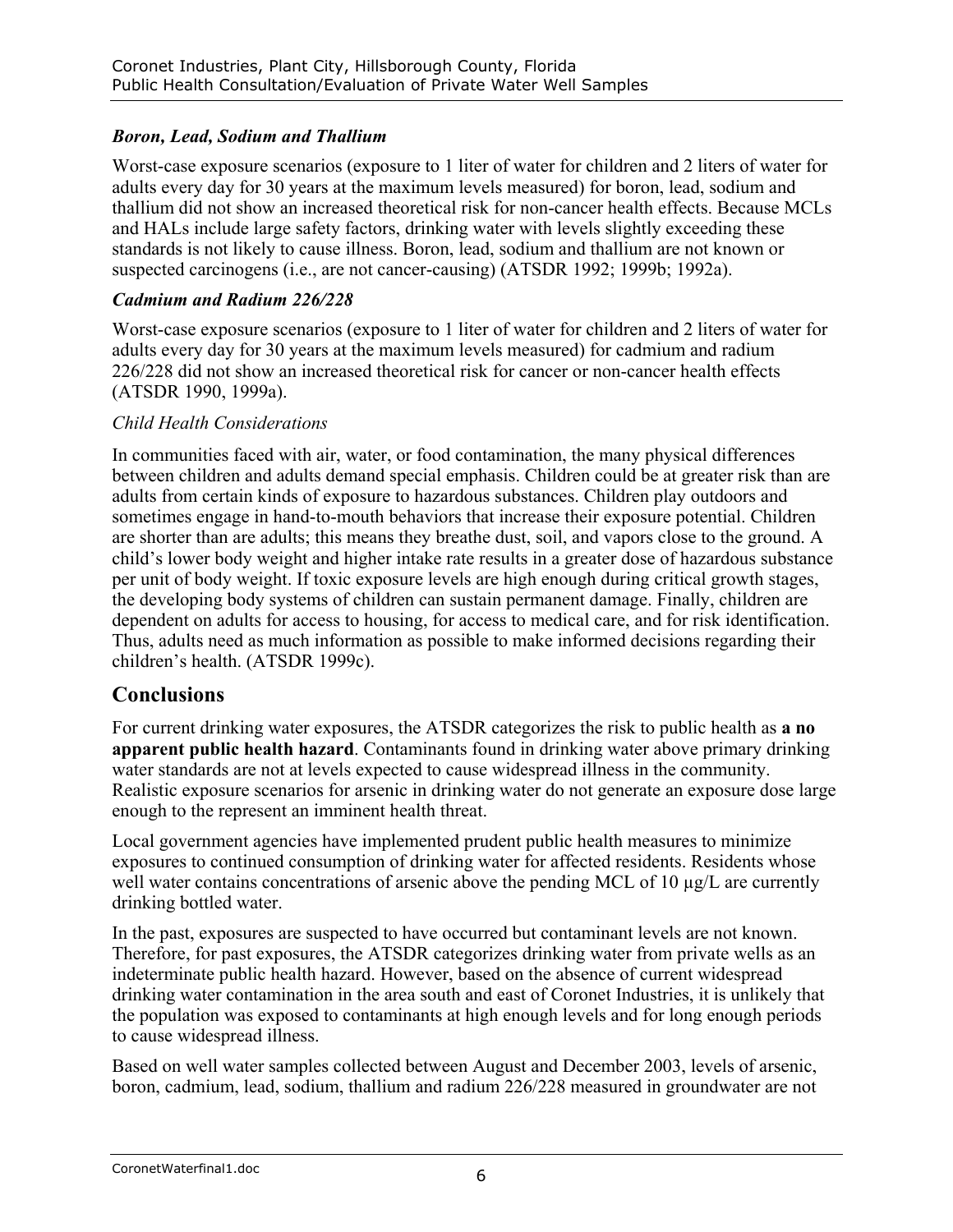likely to cause illness. Future exposures to low levels of contaminants in area drinking water (groundwater) sources are categorized as a no apparent public health hazard.

### **Recommendations**

• Resample those wells with levels less than the MCL but greater than  $\frac{1}{2}$  the MCL. Analyze for metals, volatile organic compounds, primary/secondary metals, boron, fluoride, gross alpha and other potential contaminants identified as necessary to protect the public health of the communities.

## **Public Health Action Plan**

- 1. In February 2004, the Florida DOH will coordinate the collection and analysis of fish from ponds on the Gregg Enterprises property near the Coronet site.
- 2. In March 2004, the Florida DOH will report on its [analysis of area cancer rates](http://hazwastework.doh.state.fl.us/CoronetDocs/Coronet-Cancer-Rpt.pdf) using data in the Florida Cancer Data System.
- 3. In the spring or summer of 2004, the Florida DOH will report its findings on the assessment of soil samples collected from the communities surrounding Coronet.
- 4. In the summer or fall of 2004, the Florida DOH will report on the overall assessment of the public health threat in the area around the Coronet site.
- 5. The Florida DOH will continue to assist the state regulatory agencies in the evaluation of data.
- 6. The Florida DOH will continue to inform and educate the public about the findings.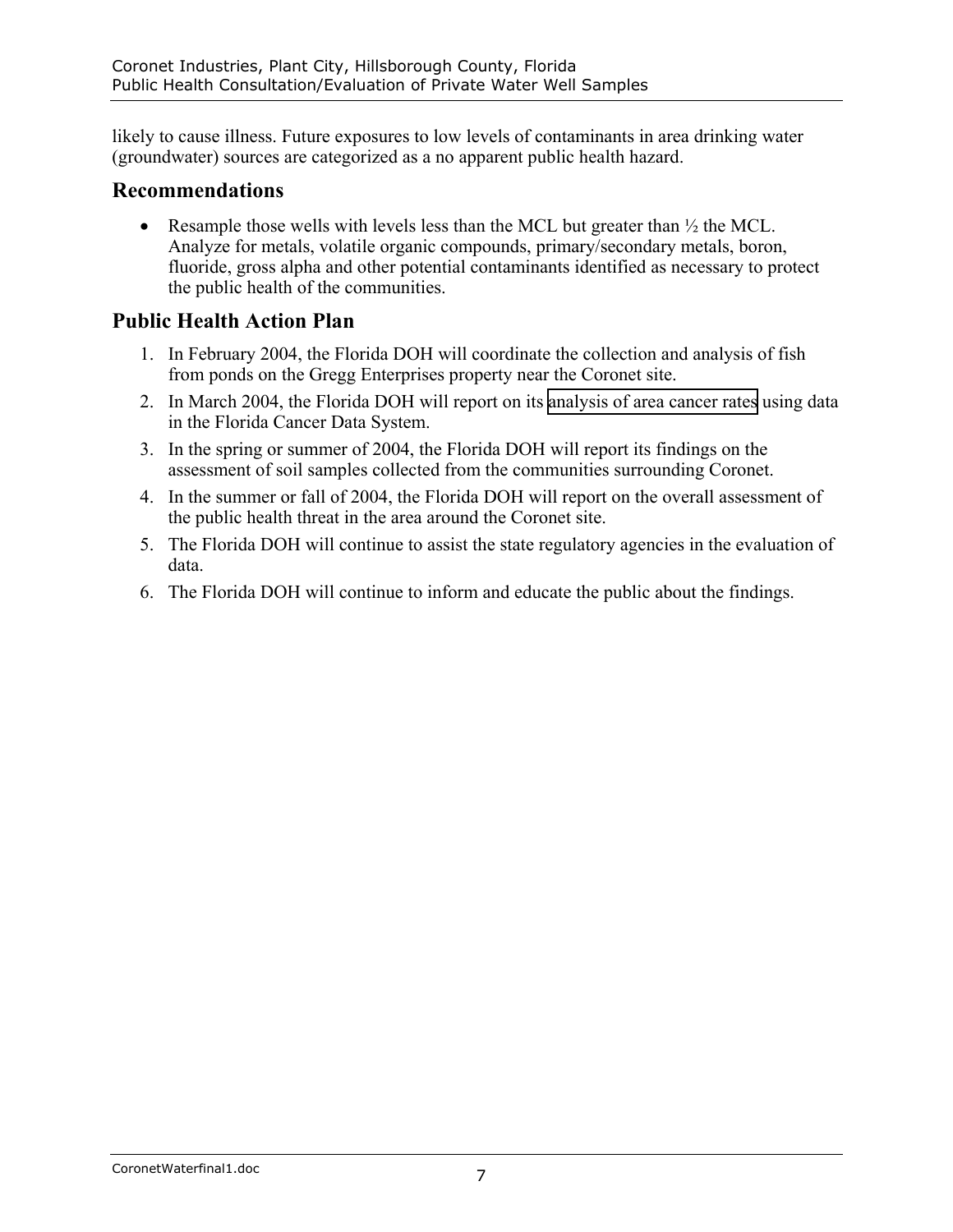## **Authors, Technical Advisors**

#### **Author**

Shaun Anthony Crawford, MSPH

Health Assessor Bureau of Community Environmental Health Division of Environmental Health (850) 245-4299

#### **Florida DOH Designated Reviewer**

Randy Merchant

Program Manager Bureau of Community Environmental Health Division of Environmental Health

#### **ATSDR Designated Reviewers**

Debra Gable

Technical Project Officer Division of Health Assessment and Consultation Agency for Toxic Substances and Disease Registry

Sven Rodenbeck

Deputy Branch Chief Division of Health Assessment and Consultation Agency for Toxic Substances and Disease Registry

Richard Gillig

Branch Chief Division of Health Assessment and Consultation Agency for Toxic Substances and Disease Registry

Allan Susten

Toxicologist Division of Health Assessment and Consultation Agency for Toxic Substances and Disease Registry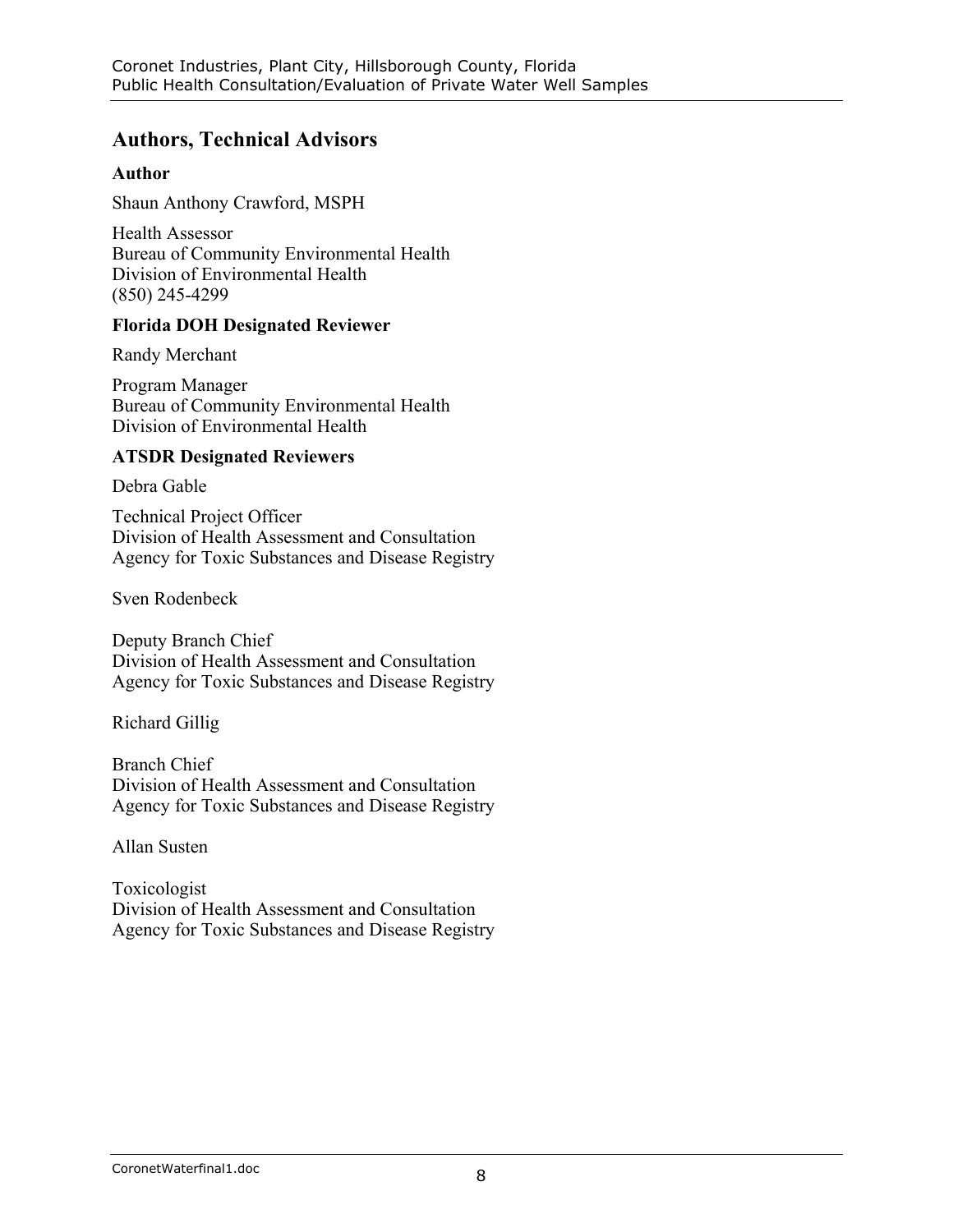## **References**

Lamm, S., et.al. 2003. Arsenic in Drinking Water and Bladder Cancer Mortality in the U.S. Journal of Occupational and Environmental Medicine (pp.  $1 - 15$ ).

Steinmaus, C., et.al. 2003. Case-Control Study of Bladder Cancer and Drinking Water Arsenic in the Western United States. American Journal of Epidemiology 158(120):1193-1201.

[ATSDR] Agency for Toxic Substances and Disease Registry. 1990. Draft toxicological profile for radium. Atlanta: US Department of Health and Human Services.

[ATSDR] Agency for Toxic Substances and Disease Registry. 1992a. Public health assessment guidance manual. Atlanta: US Department of Health and Human Services.

[ATSDR] Agency for Toxic Substances and Disease Registry. 2000. Draft toxicological profile for arsenic (update). Atlanta: US Department of Health and Human Services.

[ATSDR] Agency for Toxic Substances and Disease Registry. 1992b. Draft toxicological profile for boron. Atlanta: US Department of Health and Human Services.

[ATSDR] Agency for Toxic Substances and Disease Registry. 1999a. Draft toxicological profile for cadmium (update). Atlanta: US Department of Health and Human Services.

[ATSDR] Agency for Toxic Substances and Disease Registry. 1999b. Draft toxicological profile for lead (update). Agency for Toxic Substances and Disease Registry, US Department of Health and Human Services.

[ATSDR] Agency for Toxic Substances and Disease Registry. 1992a. Draft toxicological profile for thallium. Agency for Toxic Substances and Disease Registry, US Department of Health and Human Services.

[ATSDR] Agency for Toxic Substances and Disease Registry. 1990a. Draft toxicological profile for radium. Atlanta: US Department of Health and Human Services.

[ATSDR] Agency for Toxic Substances and Disease Registry. 1999c. Guidance on including child health issues in Division of Health Assessment and Consultation documents. Atlanta: US Department of Health and Human Services.

[ATSDR] Agency for Toxic Substances and Disease Registry. 2002. Comparison values for soil and groundwater. Atlanta: US Department of Health and Human Services.

[ATSDR] Agency for Toxic Substances and Disease Registry. 2003. Health Consultation; Exposure Investigation at Coronet Industries; Plant City, Hillsborough County, Florida; December 5, 2003. Agency for Toxic Substances and Disease Registry, U.S. Department of Health and Human Services.

[Florida DEP] Florida Department of Environmental Protection. 2000. Drinking water standards, monitoring and reporting for public drinking water systems. Chapter 62-550, F.A.C. Tallahassee, Florida.

Florida DEP and Hillsborough County Health Department. 2003. August – December environmental sampling data, private drinking water well test results. Coronet Junction, Florida.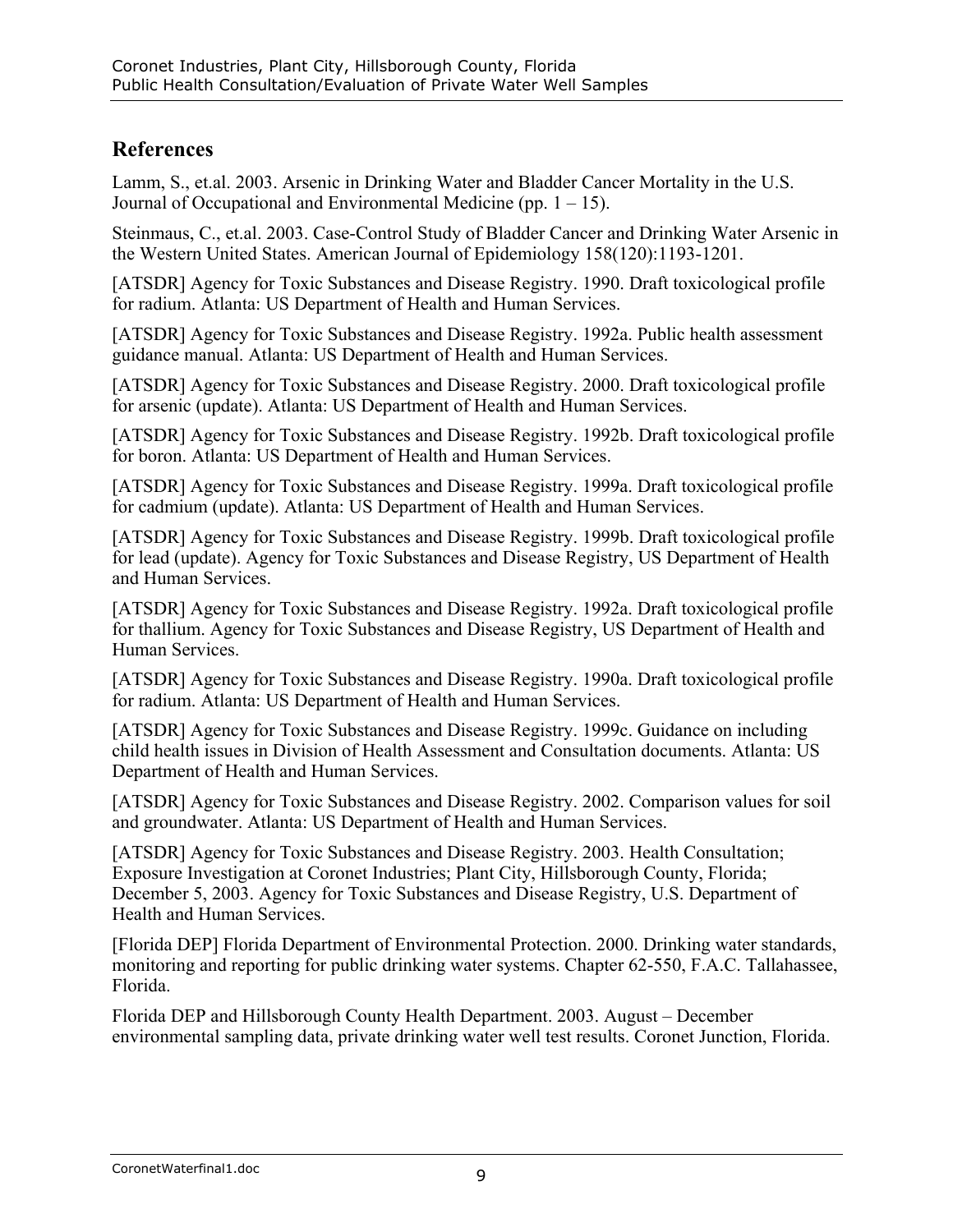### **CERTIFICATION**

The Coronet Industries Public Health Consultation was prepared by the Florida Department of Health, Bureau of Community Environmental Health, under a cooperative agreement with the Agency for Toxic Substances and Disease Registry. It is in accordance with approved methodology and procedures existing at the time the health consultation was begun.

> Debra Gable Technical Project Officer, CAT, SSAB, DHAC ATSDR

 $\mathcal{L}_\text{max}$  , and the set of the set of the set of the set of the set of the set of the set of the set of the set of the set of the set of the set of the set of the set of the set of the set of the set of the set of the

The Division of Health Assessment and Consultation, ATSDR, has reviewed this health consultation, and concurs with its findings.

> Roberta Erlwein Team Leader, CAT, SSAB, DHAC, ATSDR

 $\mathcal{L}_\text{max}$  , where  $\mathcal{L}_\text{max}$  and  $\mathcal{L}_\text{max}$  and  $\mathcal{L}_\text{max}$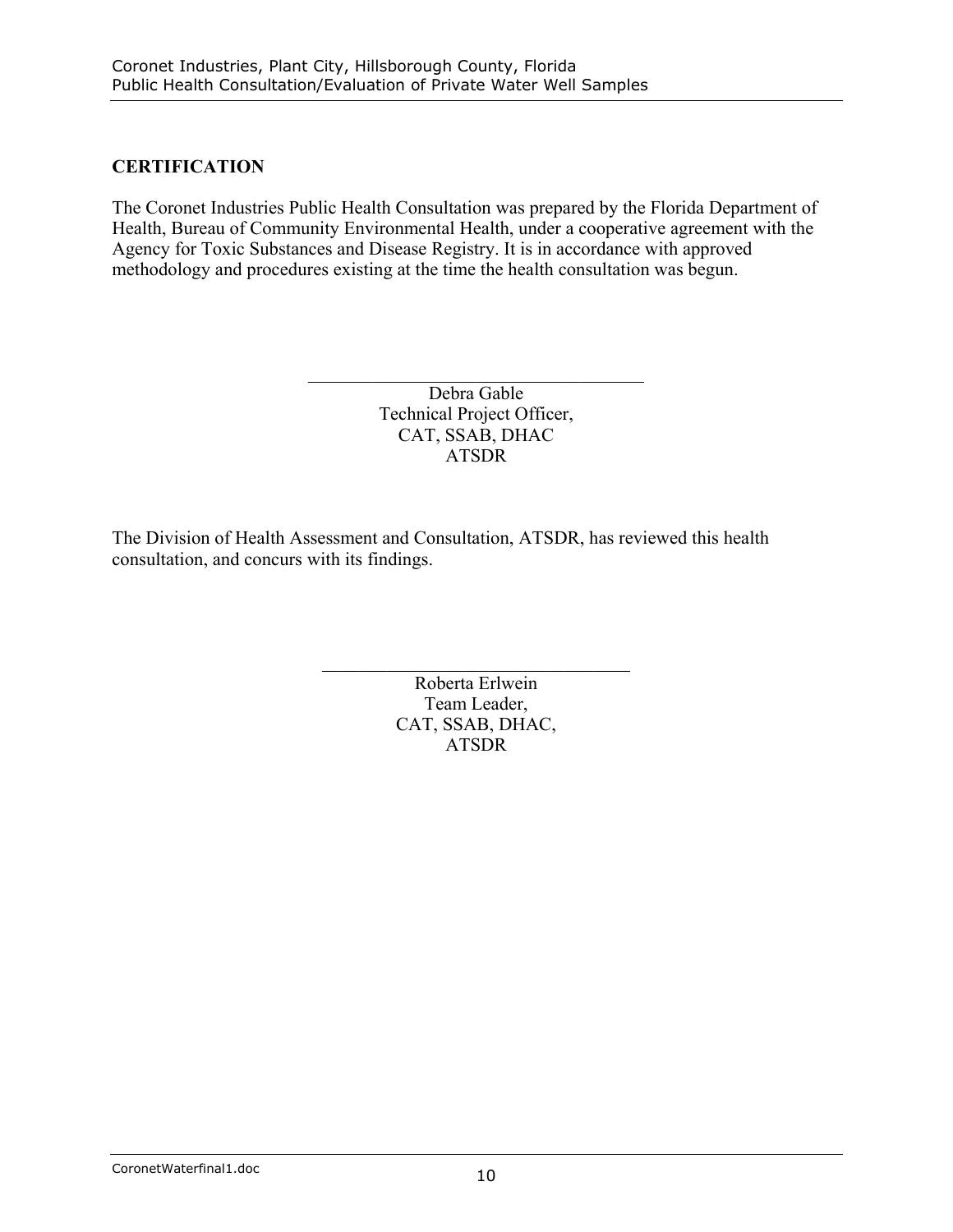# **Figures**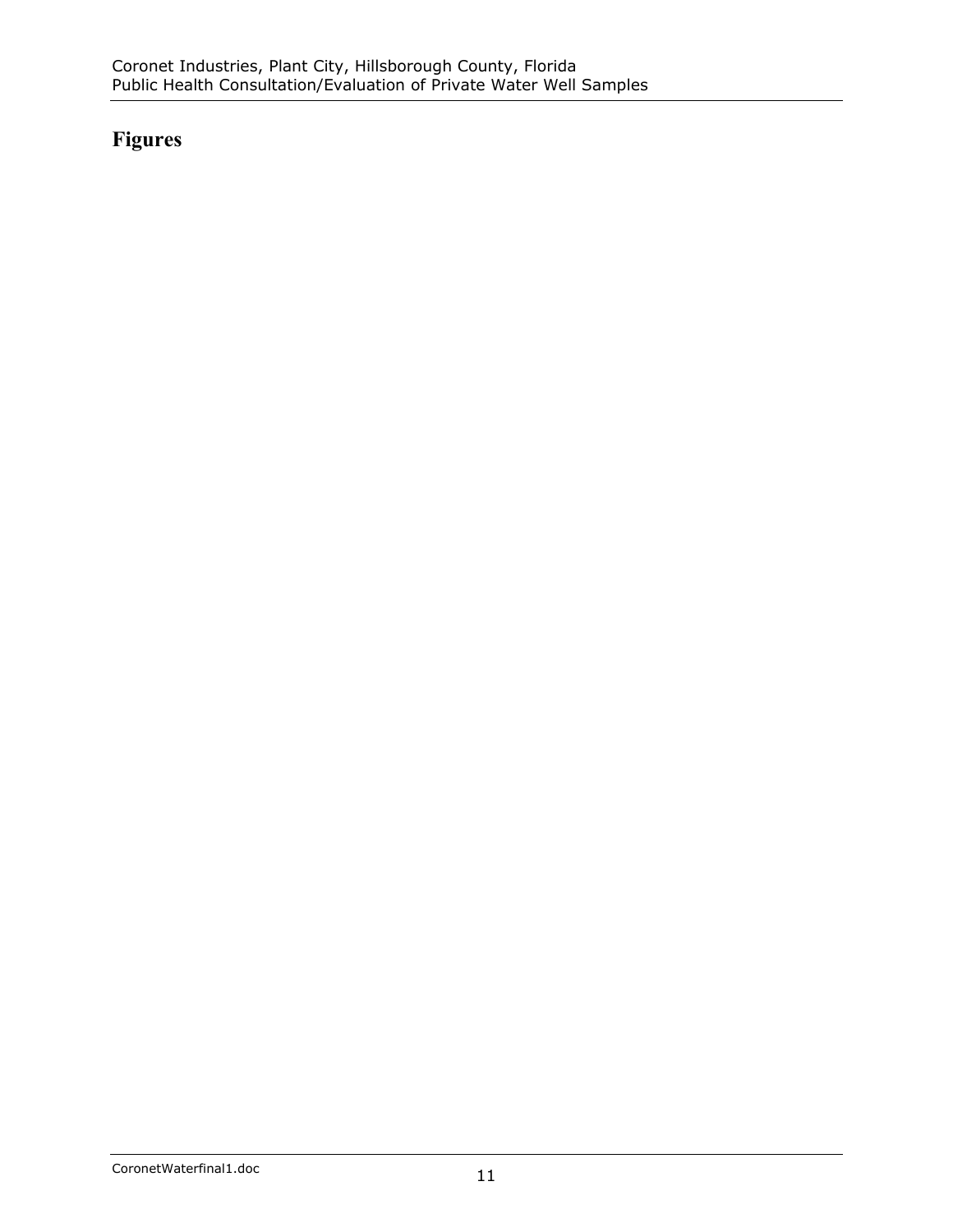

<sup>)URCE: FLORIDA DOH FILES</sup> **Figure 2: Plant City in Hillsborough County, FL**